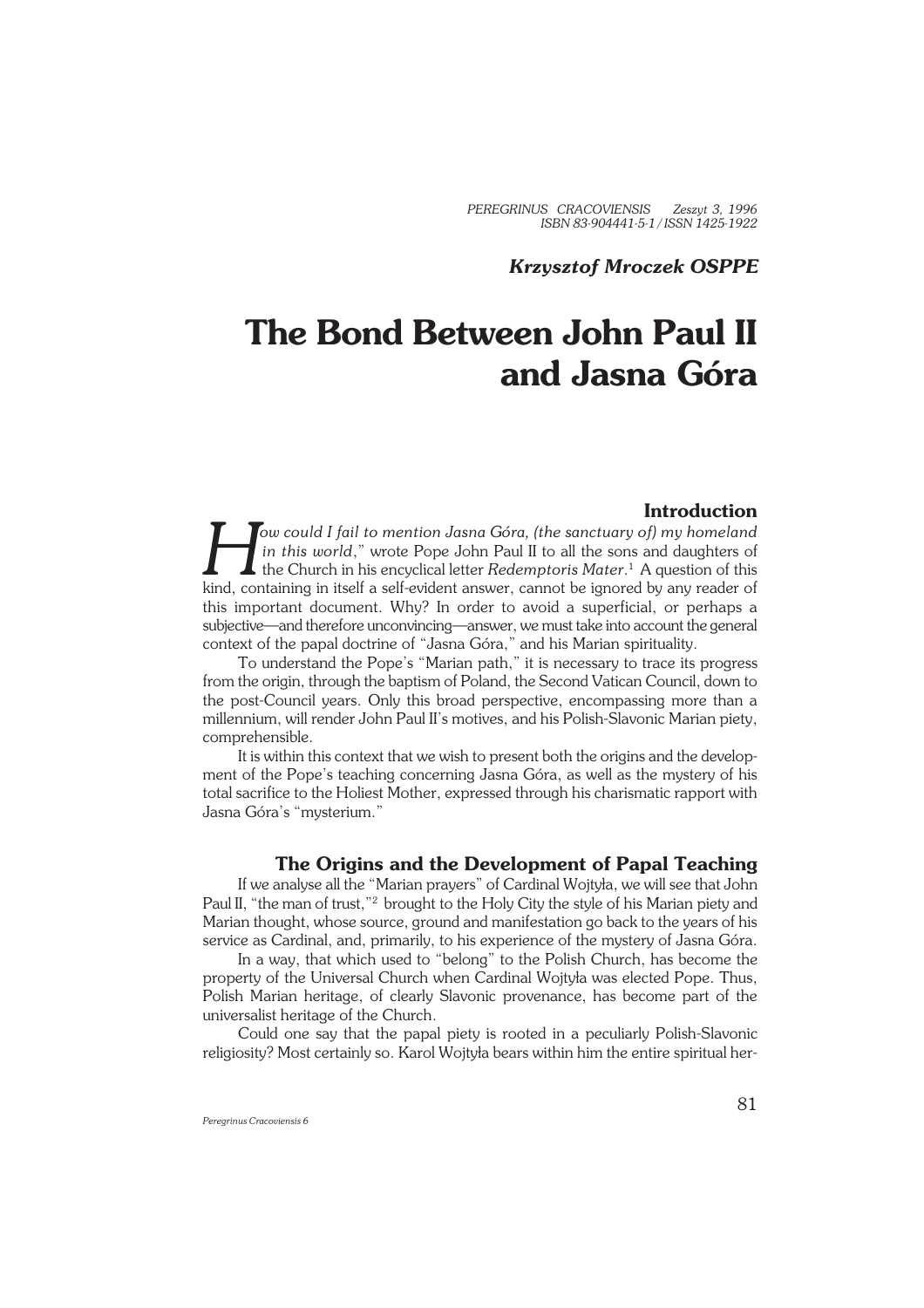$\Box$ 

itage of his nation, its historical experience, and its characteristic Slavonic culture. He is fully aware of this heritage, which he absorbed from his native country.<sup>3</sup> The roots of his soul reach deep down into his motherland.<sup>4</sup> When describing the Marian spirituality of the present Father of Christiandom, expressed in his boundless trust, in his numerous pilgrimages to the sanctuaries of St. Mary around the world, and in his untiring search for her presence, one must not gloss over the profound spiritual heritage built by many generations of Christians that shapes the character of the Pope.<sup>5</sup> One must not gloss over this Church and this nation, whose history and fate are bound inseparably to the Shrine of St. Mary on Jasna Góra. One cannot avoid speaking of the phenomenon of Polish religiosity, of its identity, traditions, and val− ues, which reveal the motherly protection of the Virgin.

If one looks carefully into Wojtyła's biography, one cannot but notice its "Mar− ian" tone. The path of his life was and is irrevocably Marian: since the first years of his life, he has been a devotee of the Virgin, and the Virgin has always been a mother to him. Baptism, a tiny altar of St. Mary, First Communion, the death of his mother and brother, then his father, the education he received from his teachers and professors, the picture of Our Lady of Perpetual Help in the Wadowice church, the Carmelite scapular, the Marian pilgrimages, the German occupation, hard labour in a factory, the *Treatise on the Perfect Prayer to the Holy Virgin* by St. Louis Grignon de Montfort (the main source of his Marian piety), the Living Rosary, the underground seminary, the spiritual teachers, and other events of his inner life un− known to us—they all form a rich backdrop, against which his Marian piety shaped itself.

# **The Marian Character of His Life and Ministration**

#### **The Priest**

Ordination and ministration must have had a significant impact on the spiritual character of the priest Wojtyła, and, in particular, on his attitude towards the Mother of the Highest Priest. Gradually, in a more and more profound way, he discovered the closeness of St. Mary, and his intimate relationship with her. The young priest "entered" the *mysterium Mariae*, heard a summons to reflect on, and be responsi− ble for this Marian dimension of his life. When he was given the right to celebrate Holy Mass, he also became aware of his right to consider St. Mary as the mother of his priesthood. We are speaking here not merely of Marian piety as expressed through religious ceremonies, but of a profound "admitting" of St. Mary into the priest's very self, into his entire ministration. The spiritual attitude of Karol Wojtyła gives rise to a summons to admit with full responsibility the grand and profound closeness of the Mother of Christ and the Mother of Priests to his life, and to his priesthood.

┑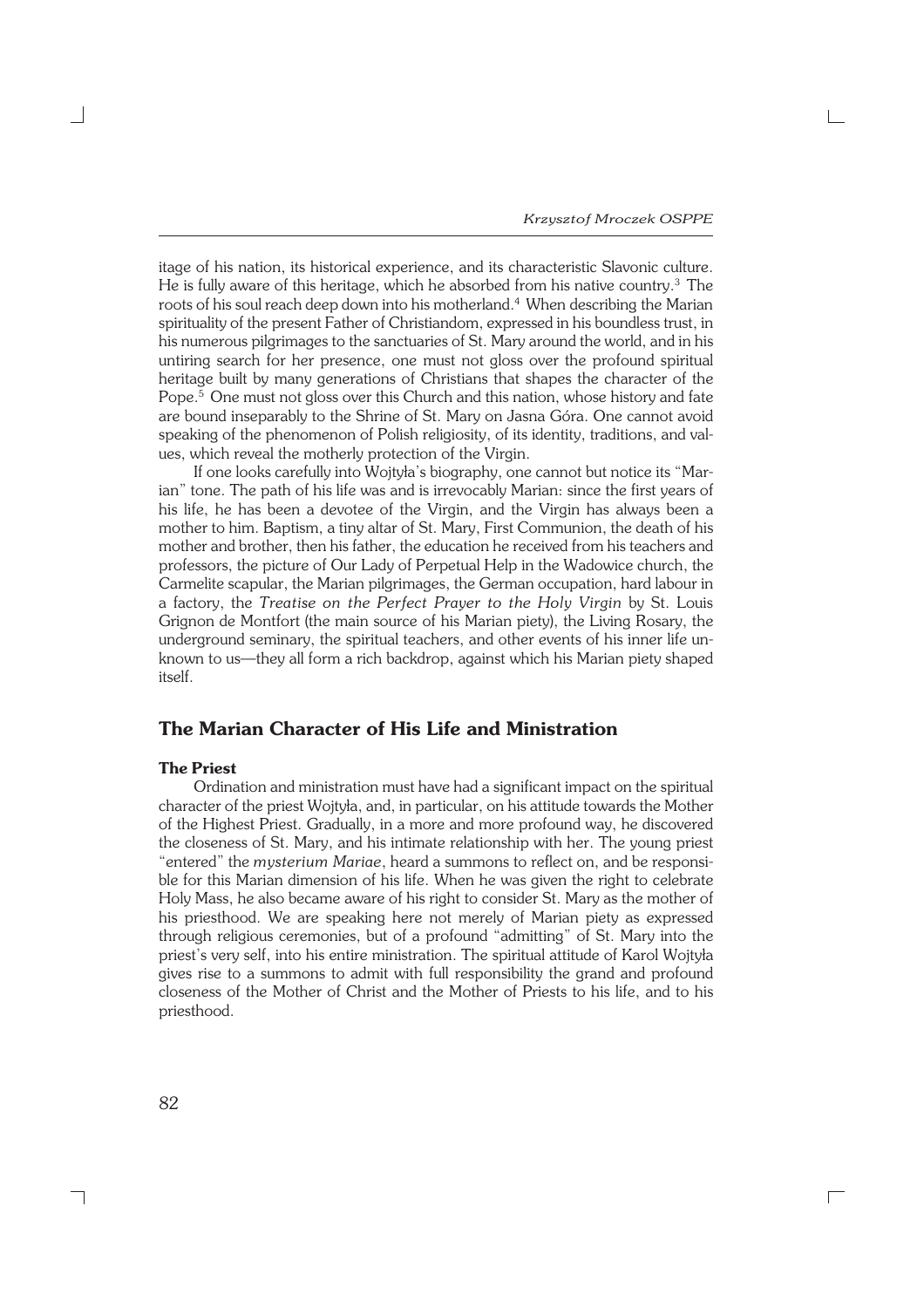### **Bishop and Cardinal**

When Karol Wojtyła became Bishop, he adopted the credo "*Totus Tuus*":<sup>6</sup> belonging entirely to Christ through Mary, the Mother of Church (*Totus Christi −− Totus Mariae −− Totus Ecclesiae*).

From the very outset of his work as bishop and priest, Karol Wojtyła strove for the highest possible fidelity to his Marian vows. One should remark that before he became Pope, Bishop Wojtyła regularly visited Jasna Góra.<sup>7</sup>

The reader of Wojtyła's "Marian" speeches will notice the maturing of the influence of the Mother of Christ upon his spiritual life and ministration. This was certainly the result of his ever−deepening "entrance" into the *mysterium Mariae*, which for him was the shortest and easiest path leading to the *mysterium Christi* and to salvation.<sup>8</sup> This understanding of the role and function of the Virgin in the *mysterium Ecclesiae* and in the life of Christians gave rise in him, in response to the apostle's summons, a full "acceptance" of St. Mary.<sup>9</sup> The "lesson" of her maternal service itself is adopted by Karol Wojtyła as the basis of his meditation, and his fervent co−operation with her.

The years of his work as Bishop and Cardinal (1958−1978) are a period of intense ministration, spreading the Word of God and the celebration of the Holy Mass during the main holidays on Jasna Góra (May 3 and August 26). Wojtyła was not a lone pilgrim however: he invited his Cracovian flock, and all the believers of his archdiocese to join him there.<sup>10</sup>

Additionally, all the important pastoral ministrations of the Polish Church pro− moted by Cardinal Stefan Wyszyński, such as The Vows of the Nation, The Great Novena on the threshold of the 1,000th Anniversary of Baptism of Poland, the Act of Submission to Mary (for the freedom of the Church in Poland and around the world), and peregrinations of the copy of the miraculous painting of Our Lady of Częstochowa to all the parishes in the country, engaged the active co−operation of Wojtyła.

The collection of homilies and conferences is likewise an important document testifying to his generous Jasna Góra ministration.<sup>11</sup> One might say, therefore, that the "Polish" period of foretelling the mystery of St. Mary present in the mystery of Christ and Church, in the history of the nation and in the life of every man, is the key to a proper understanding of his well−known credo *Totus Tuus*. This " *Marian work*" of Karol Wojtyła's Jasna Góra teaching still requires professional theological system− atisation.<sup>12</sup>

Cardinal Wojtyła's bond with Jasna Góra was manifested not only in his charis− matic feeling of piety towards the Mother of God, but also in his interest in Marian theology.<sup>13</sup> The Mariological inspiration of his thought is based primarily on the " *Mariological testimony*" of the *New Testament*, and on the doctrine of the last Church Council. Wojtyła's Mariology exhibits close links to Christology, ecclesiology and anthropology. It is rooted in, and takes its nourishment from, the living experi− ence of faith. The " *Marian*" testimony and Mariological thought are not isolated

┐

 $\Box$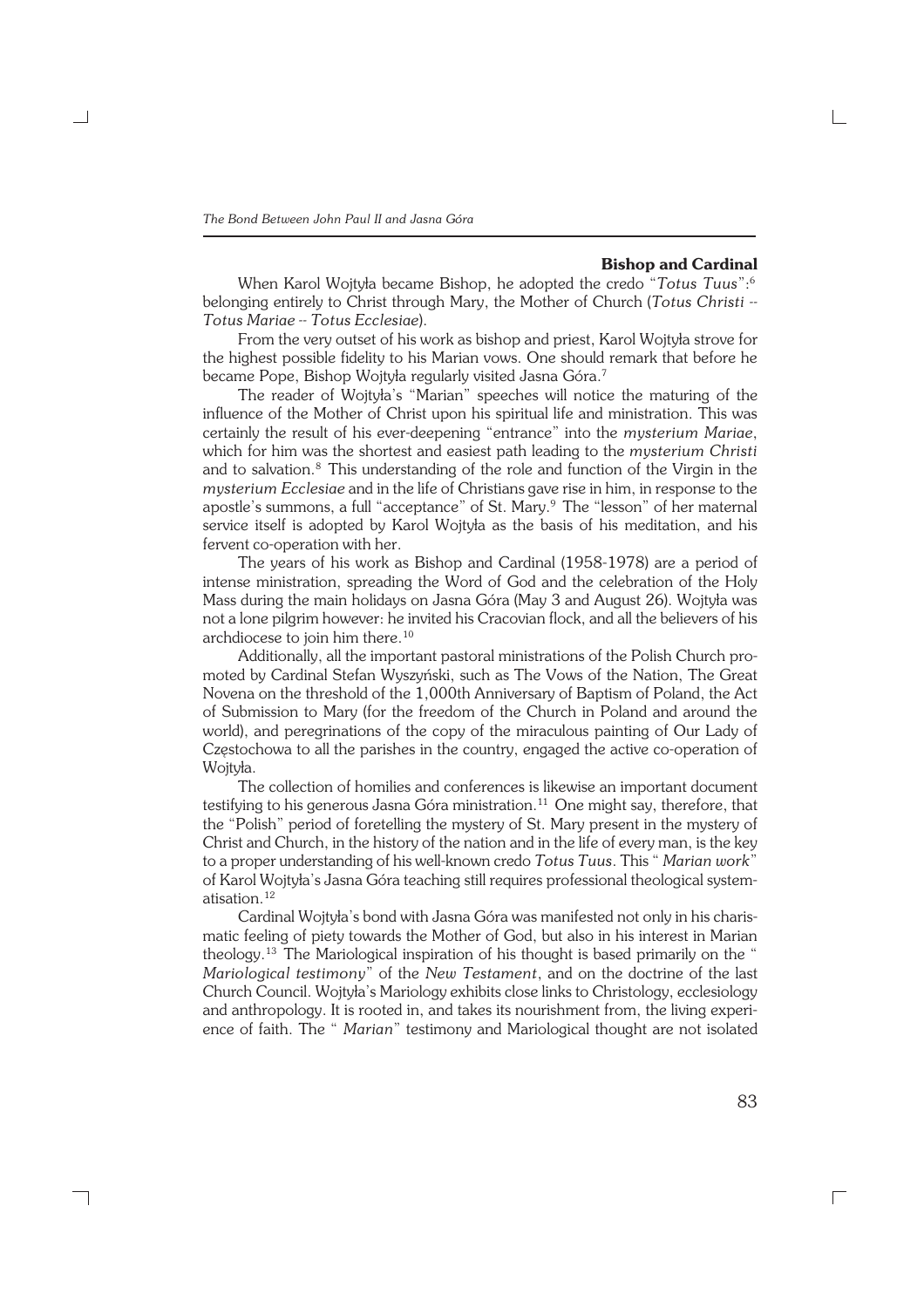$\Box$ 

from it, but co−exit with it in perfect harmony. In this light it is possible to understand his multifarious interest in the many forms of the contemporary Cult of St. Mary, which he subjects to theological interpretation.<sup>14</sup> One should say, therefore, that he correctly "read" the person of the Holiest Virgin, inseparable from Her Son, the Son of God the Father, not only due to the maternal bond, but also to the mission of salvation. For Wojtyła, this fundamental reality of salvation is irrevocably open to the pilgrims united in the Holy Church.

#### **The Pope**

" *There would not have been this Polish Pope upon St. Peter's Capital without Jasna Góra.*"<sup>15</sup> This confession, made at the threshold of his papal ministration, continues to attract the attention not only of the members of the Polish Church.

The special bond between John Paul II and the " *Domus Mariae*" on Jasna Góra is of more than just personal significance; it is important to all believers. It makes it possible not only to penetrate the richness of this reality, but also to reach the fundamental dimension, to wit, the living presence of St. Mary in the church's mission of salvation.

The assertion, found in the *Marian Encyclical Letter*, namely, that the pres− ence of St. Mary is manifested in, amongst other things, the faith and piety of individ− ual believers,<sup>16</sup> must be applied first and foremost to the author of these words himself. He is the most authoritative member of the Church community, in whom the dynamic presence of St. Mary is reflected. Consequently, his strong ties to the Shrine of Jasna Góra, the richness of his Marian spirituality, the countless speeches, the pilgrimages, the style of the "Jasna Góra" ministration, the acts of trust, the prayers, and, lastly, his very person are a reflexion—in a certain dimension—of the maternal presence of St. Mary "in" and "through" it *Locum sacrum claromontanum*, and the entire Catholic Church. This " holy bond" of the first priest of the church community was confirmed during his first papal pilgrimage to his motherland. He said from the summit of Jasna Góra: "*There is an obvious bond between the election of a Polish Pope, and this holy place. With this sanctuary of great hope—I can only say again: Totus Tuus...."*<sup>17</sup> The word "bond" used by the Holy Father reveals his total absorption in the Sanctuary, and a heroic trust in the unfailing protection of the Holy Virgin.

The physical distance to Jasna Góra does not diminish his attachment to it; on the contrary: "*... the two hills: Jasna Góra and the Vatican, are not only close to each other; they have become identical, they live in each other. Such is the law of communion, the law of spiritual fusion.*" <sup>18</sup> Thus, in its spiritual dimension, the Vatican, in the "today" of Karol Wojtyła's papal ministration, should be perceived and interpreted also through the dimension of Jasna Góra.

The Pope's numerous speeches, homilies, letters, addresses, prayers (the "*Ja− sna Góra cycles*"), the four visits to Poland—all these constitute a forceful confirma− tion of his bond with Jasna Góra. No other sanctuary in the world has been so much enriched with thought and feeling. This fact is an urgent challenge to contemporary

┑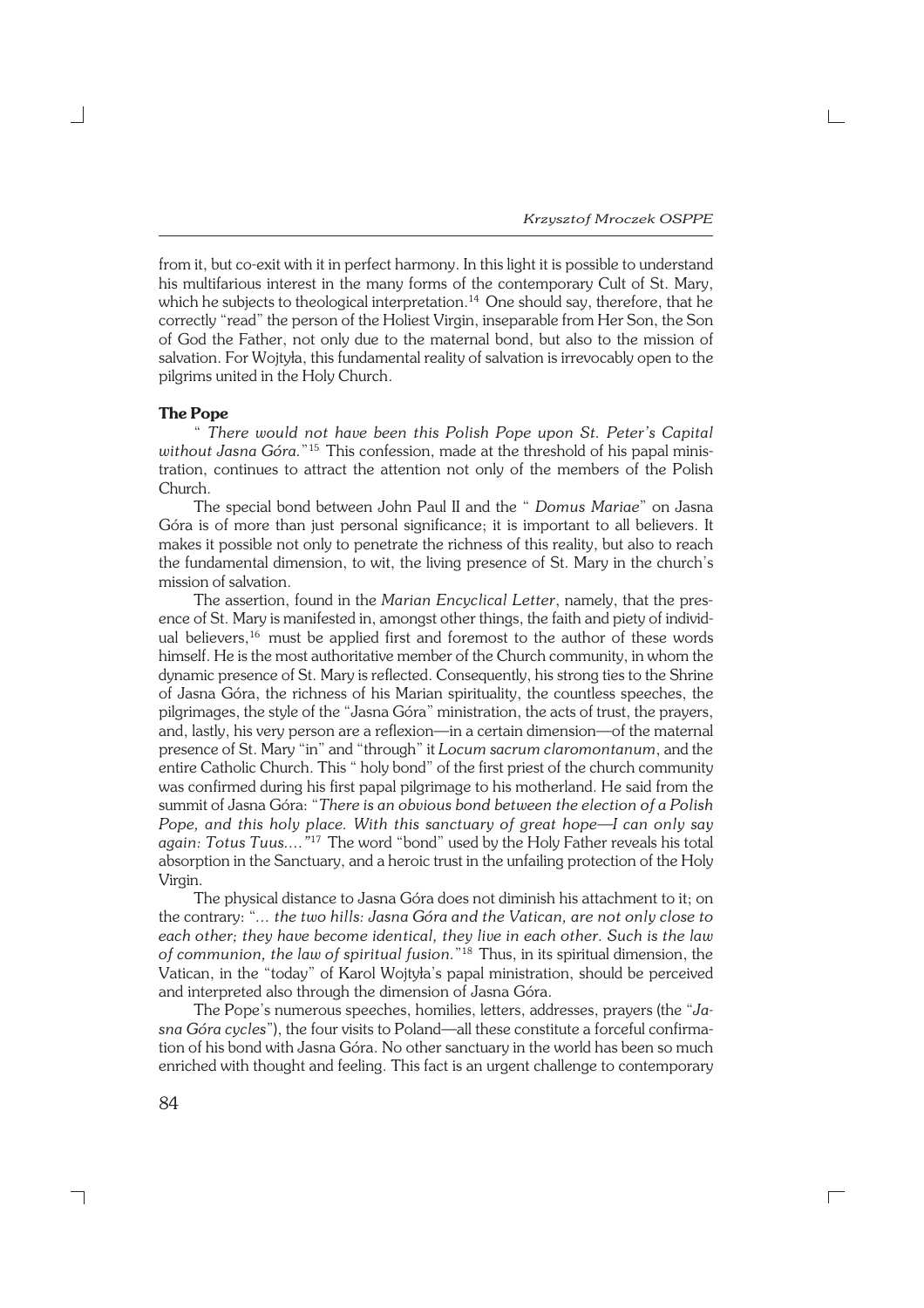theologians, who should study in greater depth the " *Jasna Góra*" teaching of John Paul II.<sup>19</sup>

One should also mention the Holy Father's votive offerings to St. Mary: the Golden Rose, the bullet−pierced belt, and the cassock, a token of gratitude for his spared life, and a golden heart with the inscription *Totus Tuus*, the symbol of his devotion. These *ex−voto*, placed close to the Holy Icon of the Mother of God, can justly be regarded as the true teaching of piety towards her, to whom he had surren− dered himself as the "*slave of maternal love*."<sup>20</sup>

The presence of St. Mary in the " *pilgrimage of faith*" of John Paul II is not symbolic, but *concrete—real*. Wojtyła experiences his devotion to St. Mary not only in the form of piety, but as the source of a son's freedom, spiritual power and apostolic effectiveness, and as the dimension of the deepest spiritual communion with Christ and the mystery of salvation. This is also the source of the proper Marian sense of piety that he inspires in the hearts of the sons and daughters of the Church. We are dealing here with a mature, true and profound dimension of the Cult of the Mother of God! *Redemptoris Mater* and *Mulieris Dignitatem* are—according to his own words—the fruit born of this reality.<sup>21</sup>

Of course, the Pope's absolute trust in the Holy Mother did not come as a surprise: his Marian piety grew by degrees until it became complete, until it reached the stage of *Totus Tuus*. His spiritual *itinerarium* was, and still is, marked by an extraordinary acceptance of St. Mary to the entire reality of his very existence. The personal Marian "*experience*" of the Holy Father is the foundation of his "*Jasna Góra*" ministration. Without any doubt, this "*Polish*" House of St. Mary had a deci− sive influence on the Marian character of his religiosity, and set the tone for his productive ministration in today's Church. Therefore, it is impossible in any way to separate the Sanctuary of Jasna Góra from the spiritual image of the present Father of Christiandom. Jasna Góra is the key necessary to understand his total sacrifice to the Holiest Virgin, and his multifarious Marian apostleship. First and foremost, he "*learned*" at the " *school of Jasna Góra*" how to experience fully the *mysterium Christi et Ecclesiae* through the encompassing presence of *mysterium Mariae*. Today, this reality is common knowledge throughout Christiandom. The strong per− sonality of the Holy Father is justly seen in the aspect of his Marian path; he is rightly called by many the "*Marian Pope*."

## **Conclusion**

The questions that arose at the beginning of Karol Wojtyła's papal ministration, namely: Why does he speak of his complete trust in the Mother of Christ? Why is his papal crest so Marian? Why does he refer to himself so often as the servant of St. Mary, wholly belonging to her—*Totus Tuus*? Why does he speak so frequently about and to—St. Mary? Why so many homilies, acts of devotion, pilgrimages to the Mar− ian sanctuaries around the world? Today, after more than a decade of fruitful work, when we understand the Pope's spirituality better, these questions are an anachronism. He generously "*shared*" the secret and the profound meaning of his Marian

┐

85

 $\Box$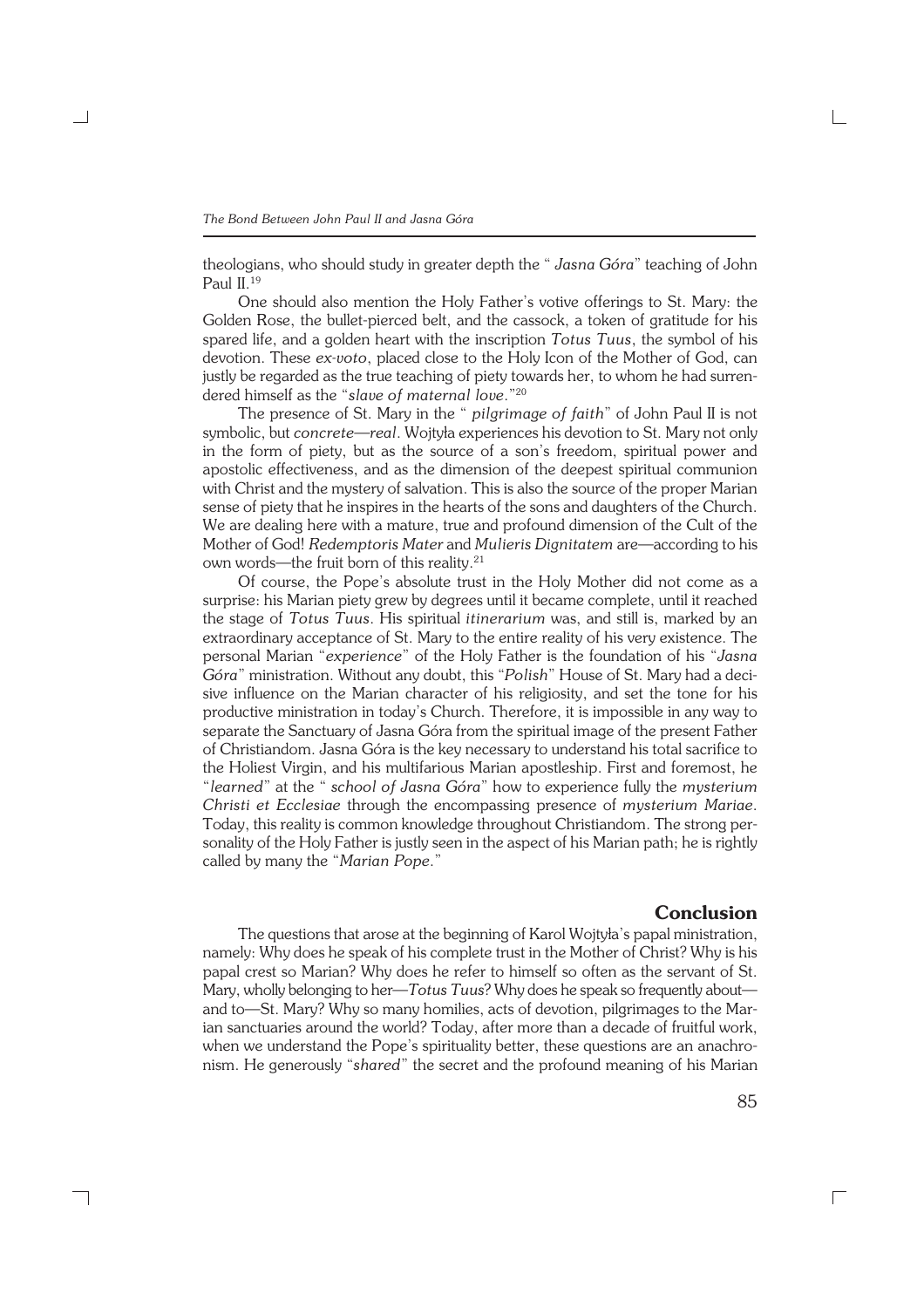$\Gamma$ 

piety with the members of the Church of Christ. He pointed out its sources, and explained why he emphasised so often the place and role of St. Mary in his and in the life of the faithful. Thanks to him, many have understood the proper place of St. Mary in the religious life of Christians, many have overcome a certain "Marian fear," which has unfortunately made itself felt in the life of the Church, particularly in the West. Many have understood that Karol Wojtyła is a kind of point of reference in relation to Marian spirituality for the entire congregation.

Nevertheless, his peculiar "*acceptance*" of St. Mary and her wonderful close− ness in his life and ministration, still need to be interpreted; in some circles, the Marian "*crisis*" still needs to be overcome. He is certainly trying to help others to find St. Mary the Mother, given to the people by Christ the Saviour, and he would like to help us understand the presence and the mission of St. Mary in *mysterium salutis*. The person and the ministration of John Paul II is a "*signum*" for the church, about to cross the threshold of the second millennium since the birth of the Saviour of the world.

In this universal dimension of the Church, the words of John Paul II's act of surrendering the world at Jasna Góra are alive in the Immaculate Heart of the Mother of all people:

*Our Lady of Jasna Góra, Mother of Church! Once again I surrender myself into the "maternal slavery of love" according to the words of my credo: Totus Tuus! I surrender the entire church to you—everywhere, to the remotest corners of the world! I surrender mankind to you, surrender all people—my brothers. All Peoples and Nations. I surrender Europe and all the continents. I surrender Rome and Poland, united by your Servant with a new bond of love. Mother, accept me! Mother, do not turn me away! Mother, lead me!<sup>22</sup>*

#### **Notes:**

<sup>1</sup> *Redemptoris Mater*, in: *Insegnamenti di Giovanni Paolo II,* X, 1, 1987, p. 777.

<sup>2</sup> Cf. the Homily delivered on Jasna Góra*,* June 4, 1979, in: *Acta Apostolicae Sedis*, 71, 1979, p. 764.

<sup>3</sup> Cf. the Audience on February 2, 1983, in: *Insegnamenti di Giovanni Paolo II*, VI, 1, 1983, p. 339.

Cf. the Audience on April 4, 1984, "L'Osservatore Romano" 6, 1984, p. 30.

<sup>5</sup> Cf. the Homily delivered on Jasna Góra, June 4, 1979, in: *Acta Apostolicae Sedis*, 71, 1979, p. 758.

┑